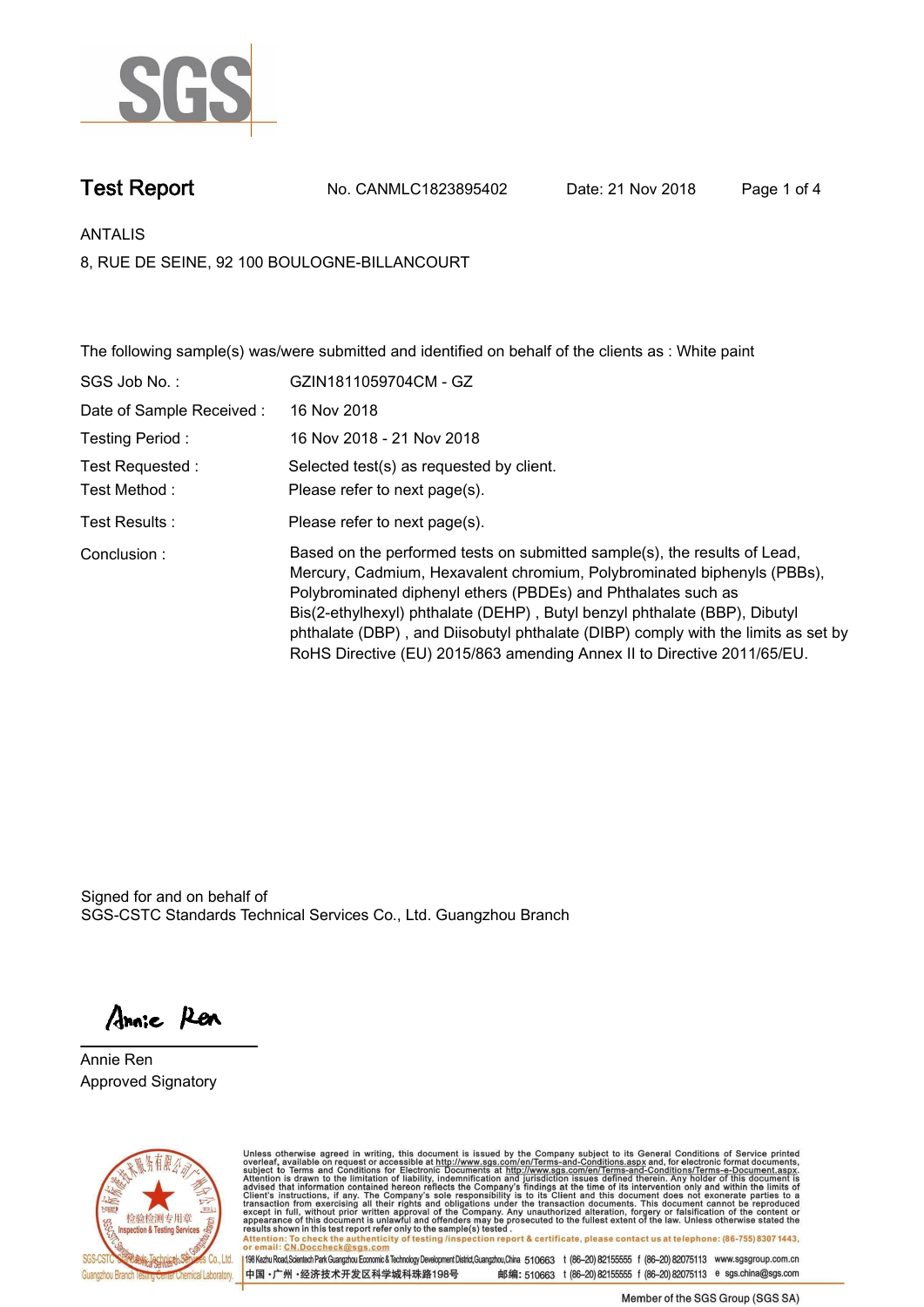

**Test Report. No. CANMLC1823895402 Date: 21 Nov 2018. Page 2 of 4.**

**Test Results :.**

**Test Part Description :.**

| Specimen No.    | SGS Sample ID    | <b>Description</b> |
|-----------------|------------------|--------------------|
| SN <sub>1</sub> | CAN18-238954.002 | White liquid       |

**Remarks :.(1) 1 mg/kg = 1 ppm = 0.0001%.**

**(2) MDL = Method Detection Limit.**

**(3) ND = Not Detected ( < MDL ).**

**(4) "-" = Not Regulated.**

## **RoHS Directive (EU) 2015/863 amending Annex II to Directive 2011/65/EU.**

**Test Method :. With reference to IEC 62321-4:2013+A1:2017, IEC 62321-5:2013, IEC 62321-7-2:2017 , IEC 62321-6:2015 and IEC 62321-8:2017, analyzed by ICP-OES , UV-Vis and GC-MS ..**

| Test Item(s)               | <u>Limit</u>             | <u>Unit</u> | <b>MDL</b>               | 002       |
|----------------------------|--------------------------|-------------|--------------------------|-----------|
| Cadmium (Cd)               | 100                      | mg/kg       | $\overline{2}$           | <b>ND</b> |
| Lead (Pb)                  | 1,000                    | mg/kg       | $\overline{c}$           | <b>ND</b> |
| Mercury (Hg)               | 1,000                    | mg/kg       | 2                        | <b>ND</b> |
| Hexavalent Chromium (CrVI) | 1,000                    | mg/kg       | 8                        | <b>ND</b> |
| Sum of PBBs                | 1,000                    | mg/kg       | $\overline{\phantom{a}}$ | <b>ND</b> |
| Monobromobiphenyl          |                          | mg/kg       | 5                        | <b>ND</b> |
| Dibromobiphenyl            | $\overline{\phantom{a}}$ | mg/kg       | 5                        | <b>ND</b> |
| Tribromobiphenyl           | ۰                        | mg/kg       | 5                        | <b>ND</b> |
| Tetrabromobiphenyl         | $\overline{\phantom{a}}$ | mg/kg       | 5                        | <b>ND</b> |
| Pentabromobiphenyl         | -                        | mg/kg       | 5                        | <b>ND</b> |
| Hexabromobiphenyl          | -                        | mg/kg       | 5                        | <b>ND</b> |
| Heptabromobiphenyl         | ۰                        | mg/kg       | 5                        | <b>ND</b> |
| Octabromobiphenyl          | $\overline{\phantom{a}}$ | mg/kg       | 5                        | <b>ND</b> |
| Nonabromobiphenyl          |                          | mg/kg       | 5                        | <b>ND</b> |
| Decabromobiphenyl          |                          | mg/kg       | 5                        | <b>ND</b> |
| Sum of PBDEs               | 1,000                    | mg/kg       | $\overline{\phantom{a}}$ | <b>ND</b> |
| Monobromodiphenyl ether    |                          | mg/kg       | 5                        | <b>ND</b> |
| Dibromodiphenyl ether      | $\overline{\phantom{a}}$ | mg/kg       | 5                        | <b>ND</b> |
| Tribromodiphenyl ether     | $\overline{\phantom{a}}$ | mg/kg       | 5                        | <b>ND</b> |
| Tetrabromodiphenyl ether   |                          | mg/kg       | 5                        | <b>ND</b> |
| Pentabromodiphenyl ether   |                          | mg/kg       | 5                        | <b>ND</b> |
|                            |                          |             |                          |           |



Unless otherwise agreed in writing, this document is issued by the Company subject to its General Conditions of Service printed<br>overleaf, available on request or accessible at http://www.sgs.com/en/Terms-and-Conditions.asp Attention: To check the authenticity of testing /inspection report & certificate, please contact us at telephone: (86-755) 8307 1443,<br>Attention: To check the authenticity of testing /inspection report & certificate, please

198 Kezhu Road,Scientech Park Guangzhou Economic & Technology Development District,Guangzhou,China 510663 t (86-20) 82155555 f (86-20) 82075113 www.sgsgroup.com.cn 中国·广州·经济技术开发区科学城科珠路198号

邮编: 510663 t (86-20) 82155555 f (86-20) 82075113 e sgs.china@sgs.com Member of the SGS Group (SGS SA)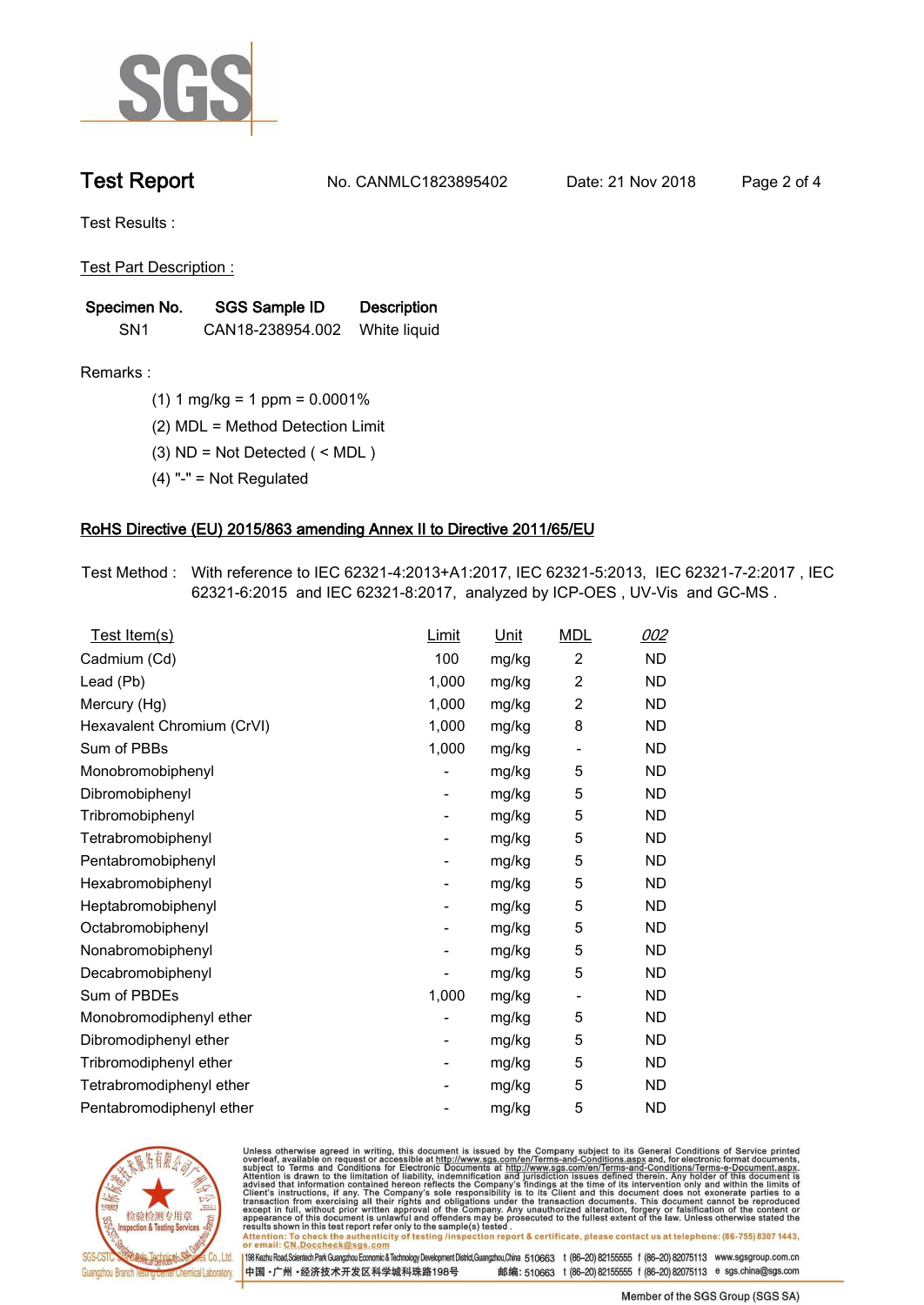

| <b>Test Report</b>                  | No. CANMLC1823895402<br>Date: 21 Nov 2018 |             |            | Page 3 of 4 |  |
|-------------------------------------|-------------------------------------------|-------------|------------|-------------|--|
| Test Item(s)                        | Limit                                     | <u>Unit</u> | <b>MDL</b> | 002         |  |
| Hexabromodiphenyl ether             | -                                         | mg/kg       | 5          | <b>ND</b>   |  |
| Heptabromodiphenyl ether            | ٠                                         | mg/kg       | 5          | <b>ND</b>   |  |
| Octabromodiphenyl ether             | ٠                                         | mg/kg       | 5          | <b>ND</b>   |  |
| Nonabromodiphenyl ether             | ۰                                         | mg/kg       | 5          | <b>ND</b>   |  |
| Decabromodiphenyl ether             | Ξ.                                        | mg/kg       | 5          | <b>ND</b>   |  |
| Dibutyl phthalate (DBP)             | 1.000                                     | mg/kg       | 50         | <b>ND</b>   |  |
| Butyl benzyl phthalate (BBP)        | 1.000                                     | mg/kg       | 50         | <b>ND</b>   |  |
| Bis (2-ethylhexyl) phthalate (DEHP) | 1.000                                     | mg/kg       | 50         | <b>ND</b>   |  |
| Diisobutyl Phthalates (DIBP)        | 1.000                                     | mg/kg       | 50         | <b>ND</b>   |  |

**Notes :.**

**(1) The maximum permissible limit is quoted from RoHS Directive (EU) 2015/863.IEC 62321 series is equivalent to EN 62321 series** 

**http://www.cenelec.eu/dyn/www/f?p=104:30:1742232870351101::::FSP\_ORG\_ID,FSP\_LANG\_ID:12586 37,25.**



Unless otherwise agreed in writing, this document is issued by the Company subject to its General Conditions of Service printed<br>overleaf, available on request or accessible at http://www.sgs.com/en/Terms-and-Conditions.asp Attention: To check the authenticity of testing /inspection report & certificate, please contact us at telephone: (86-755) 8307 1443,<br>Attention: To check the authenticity of testing /inspection report & certificate, please

198 Kezhu Road,Scientech Park Guangzhou Economic & Technology Development District,Guangzhou,China 510663 t (86-20) 82155555 f (86-20) 82075113 www.sgsgroup.com.cn 中国·广州·经济技术开发区科学城科珠路198号 邮编: 510663 t (86-20) 82155555 f (86-20) 82075113 e sgs.china@sgs.com